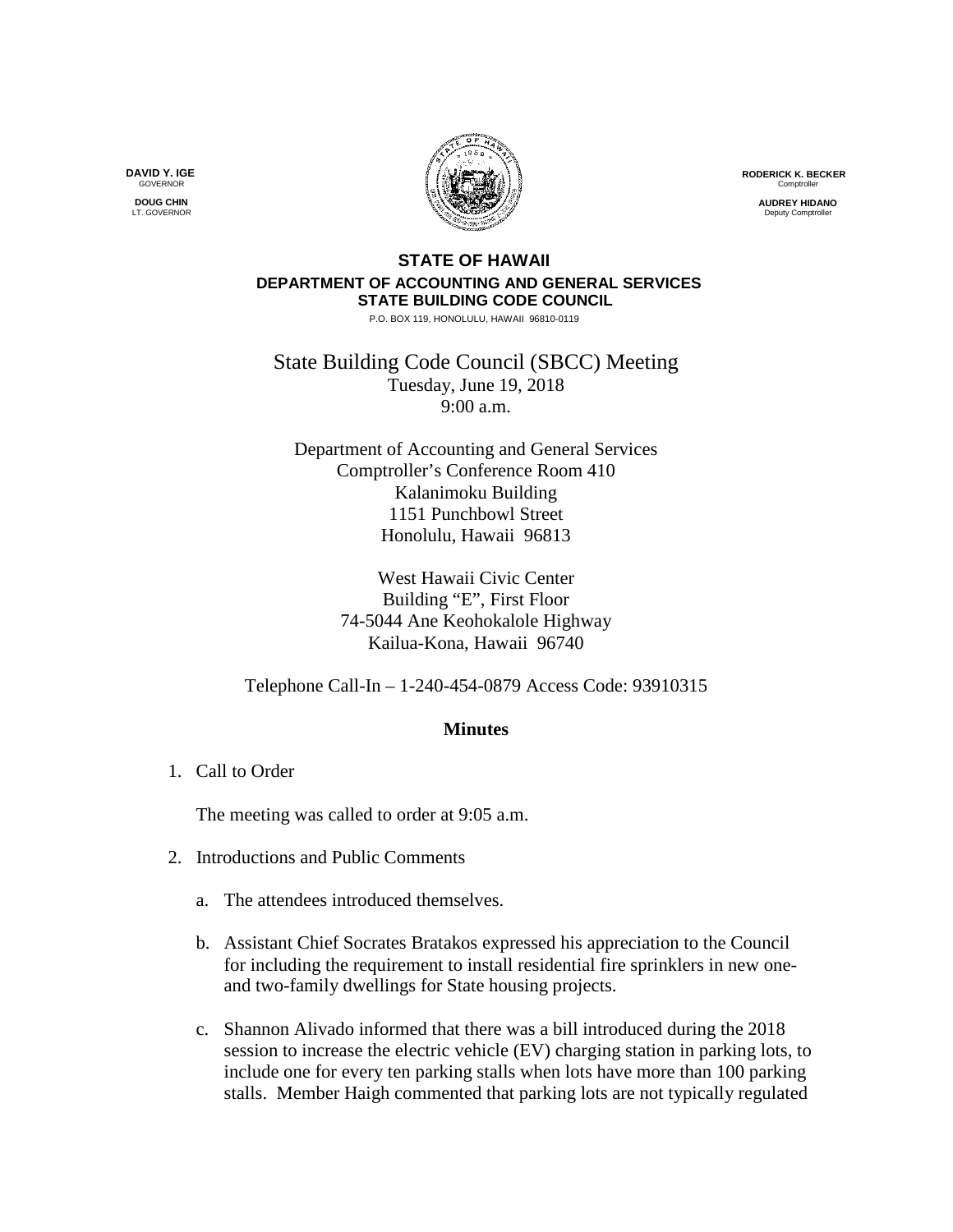State Building Code Council Minutes-June 19, 2018 Page 2 of 5 Pages

> by the building codes, so requirements for EV charging stations might be better addressed by the appropriate authority having jurisdiction. The bill did not pass.

3. Review and approval of minutes of the May 15, 2018 meeting.

**Motion:** Member Rogers motioned to approve the May 15, 2018, meeting minutes. The motion was unanimously approved.

4. Discussion of Administrative Coordination

Member Johnson stated he is working a memorandum of agreement between the DAGS and the Hawaii Emergency Management Agency to establish an account for Federal Emergency Management Agency (FEMA) grant funds to adopt administrative rules for building and residential codes. Act 141, 2017 Legislative Session provided \$60,000 upfront funds for the adoption of building code administrative rules that the grant would reimburse. The scope of work would be developed and the building and residential codes would include wind speed maps. FEMA approved an extension for using the funds until June 30, 2019.

5. Discussion of 2018 Legislation

There was no discussion.

- 6. Updates from the investigative committees:
	- a. Investigative committee for the structural provisions for the IBC and the IRC

Member Johnson stated they are ninety percent completed with the structural amendments to the IBC 2018 edition. They will present these amendments for SBCC review for the next meeting. The next steps will be to send to the State Attorney General (SAG) for review and the Small Business Regulatory Review Board for a hearing. He requested the members to review the current process for building codes approval.

b. Investigative committee for the non-structural provisions of the IBC and the IRC.

The IRC committee continued its review and plans to keep all the 2012 edition amendments for the 2018 edition and is awaiting the justifications to the 2012 edition. IBC committee chair, Rick Meyers is finalizing the 2018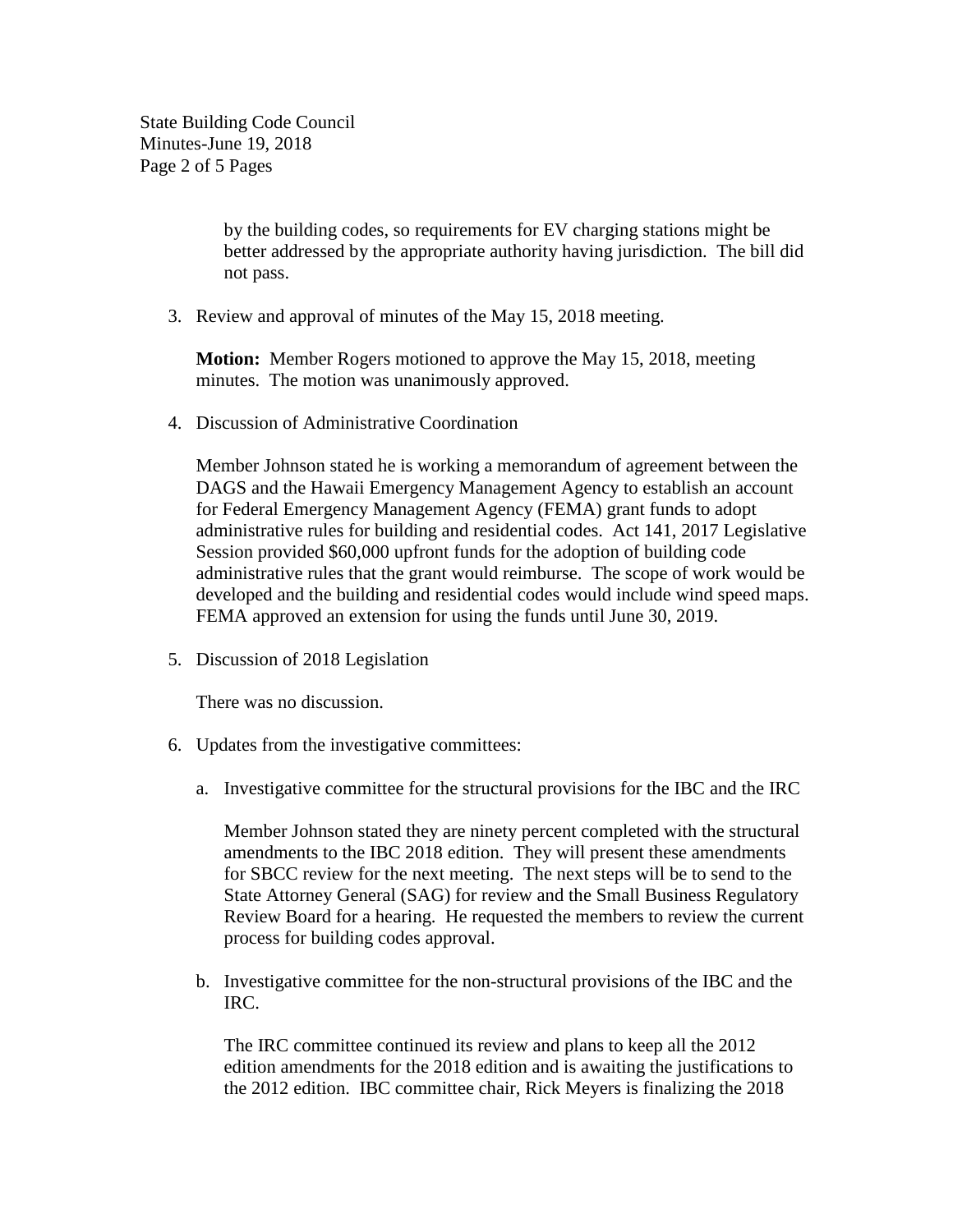State Building Code Council Minutes-June 19, 2018 Page 3 of 5 Pages

> non-structural amendments and was planning to meet with Honolulu's Department of Planning and permitting and the State Fire Council.

c. Investigative committee for the International Energy Conservation Code (IECC)

Kauai is encountering opposition in the effort to adopt the IECC 2015 edition. Maui will be submitting their IECC 2015 edition to their corporation council.

Member Tyler Dillon shared some proposed suggestions to the IECC for the Council to consider. On behalf of Member Dillon, Shannon Alivado shared the proposed language below:

Current Draft Amendment to add C406.8 Electric vehicle infrastructure. A separate electrical transformer, switchboard, distribution panel and circuit panel shall be installed in no less than one, or ten percent of parking stalls, whichever is greater.

Suggested language:

**C406.8 Electrical vehicle infrastructure. Provide capacity within the building's electrical distribution system including conduits and raceways individual parking spaces to serve electric vehicle chargers for no less than one, or ten percent of parking stalls, whichever is greater.**

Current Draft Amendment to add C404.2 Electric Vehicle Capability. A rough-in for an electric vehicle charging station shall be installed for each residence.

Suggested language:

## **C404.2 Electric Vehicle Capability. Provide capacity in the electrical service and Main panel for an electric vehicle charging station for each residence.**

d. Investigative committee for the Uniform Plumbing Code (UPC)

There were no updates.

e. Investigative committee for the Green Code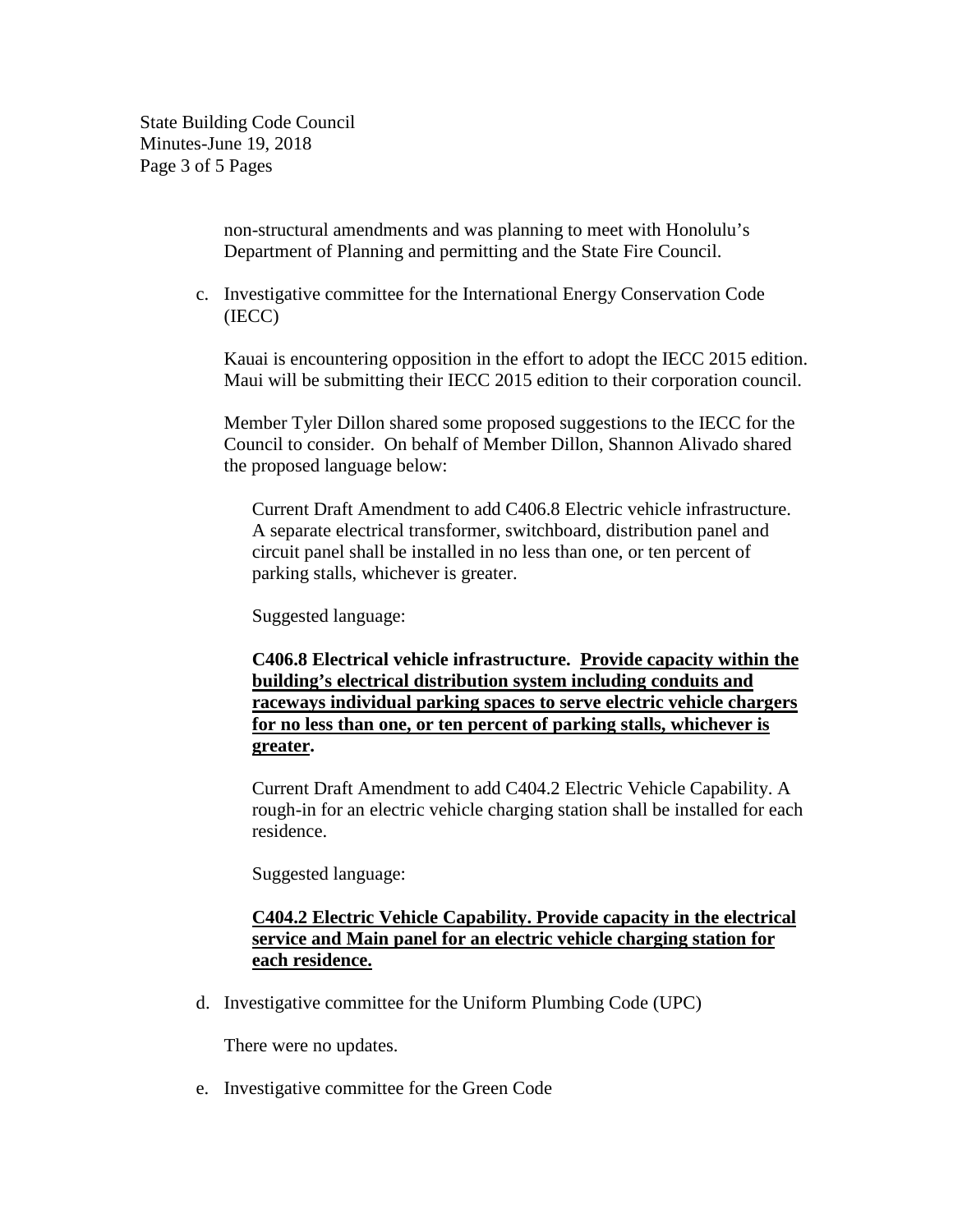State Building Code Council Minutes-June 19, 2018 Page 4 of 5 Pages

There were no updates.

f. Investigative committee for the Mechanical Code

The State Department of Health has repealed the sanitation code, which may impact residential occupancies.

g. Investigative committee for the State Fire Code

Assistant Chief Socrates Bratakos stated that the amendments to the National Fire Protection Association (NFPA) 1 Fire Code, 2015 edition is being reviewed by the SAG. Since the state fire code is still required to adopt administrative rules, the next steps are to submit to the Legislative Reference Bureau for review/comments and the SBRRB for a pre-public hearing. Honolulu has drafted its city amendments to the NFPA 1 Fire Code, 2015 edition. The amendments to the NFPA 1 Fire Code 2018 edition have been drafted.

h. Investigative committee for the energy efficiency code coordination

There were no updates.

=

i. Investigative committee for the State Electrical Code

The National Electrical Code 2017 edition was approved by the Council and will proceed to the SBRRB hearing.

7. Update on communication and training

There were no updates.

- 8. Update on county and state adoption of building codes
	- a. Kauai County's adoption of the IECC 2015 edition is having resistance from the Kauai Contractors Association due to the new code, cost increases. They are also facing opposition from electrical contractors on the adoption of the National Electrical Code 2014 edition, due to constitutional issues with compromise language in the county code. The UPC 2012 edition is on hold.